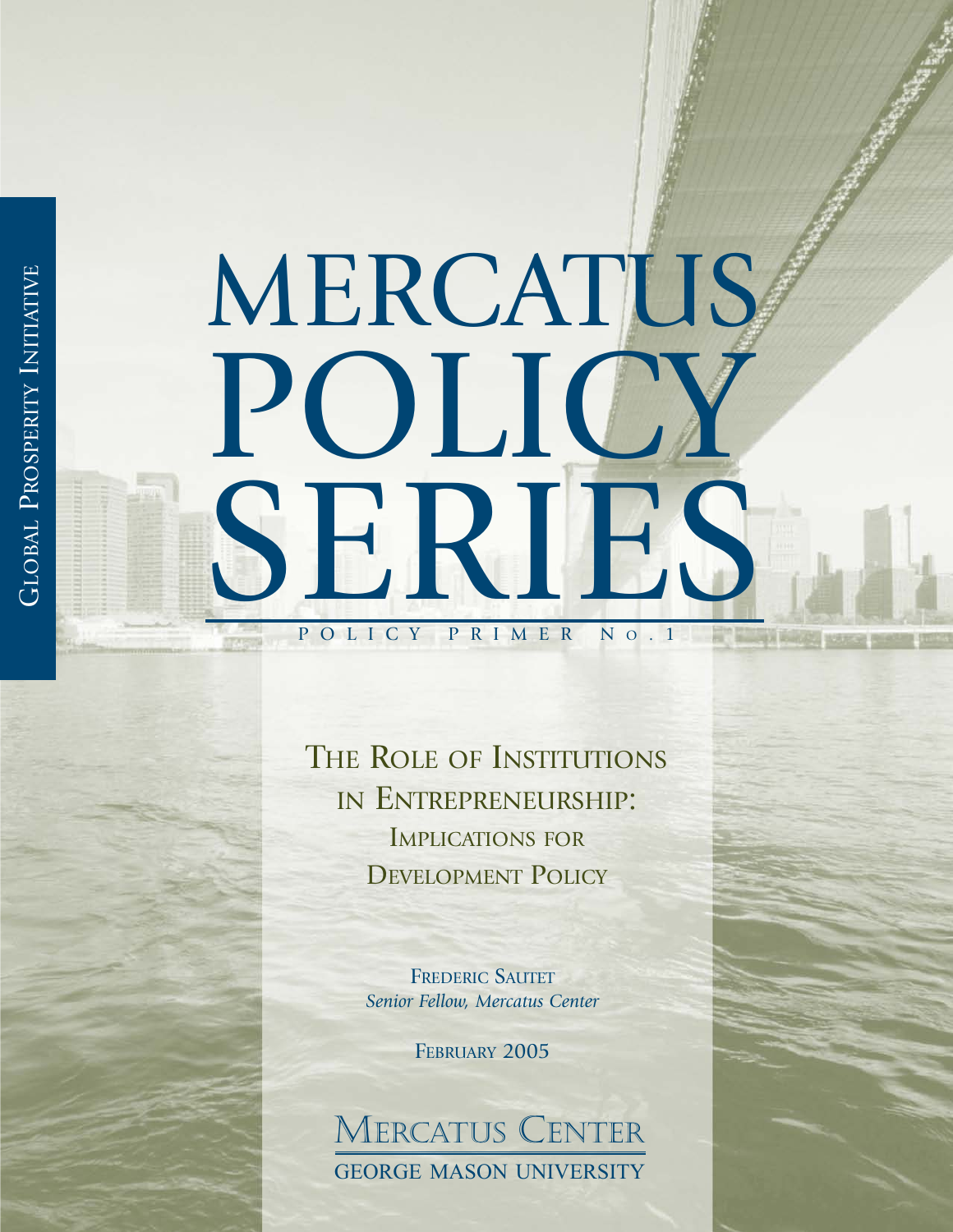#### **ABOUT FREDERIC SAUTET, SERIES EDITOR AND AUTHOR**

Frederic Sautet is a Senior Research Fellow at the Mercatus Center at George Mason University. Prior to joining Mercatus, Frederic was a Senior Economist at the New Zealand Commerce Commission and a Senior Analyst at the New Zealand Treasury where he focused on economic transformation, entrepreneurship, utility development and tax policy. Frederic holds a doctorate in economics from the Université de Paris Dauphine and did the course work for his doctorate at the Institut des Etudes Politiques in Paris. He also studied at New York University as a post-doc. Frederic's current work focuses on entrepreneurship, institutions and social change.

# **ABOUT MERCATUS**

The Mercatus Center at George Mason University is a research, education, and outreach organization that works with scholars, policy experts, and government officials to connect academic learning and real world practice.

The mission of Mercatus is to promote sound interdisciplinary research and application in the humane sciences that integrates theory and practice to produce solutions that advance in a sustainable way a free, prosperous, and civil society. Mercatus's research and outreach programs, Capitol Hill Campus, Government Accountability Project, Regulatory Studies Program, Social Change Project and Global Prosperity Initiative, support this mission.

Mercatus is a  $501(c)(3)$  tax-exempt organization.

For more information about the Mercatus Center's Global Prosperity Initiative visit us online [<www.mercatus.org/globalprosperity>](www.mercatus.org/globalprosperity), or contact Brian Hooks, Director of the Global Prosperity Initiative, at (703) 993-4892 or bhooks@gmu.edu.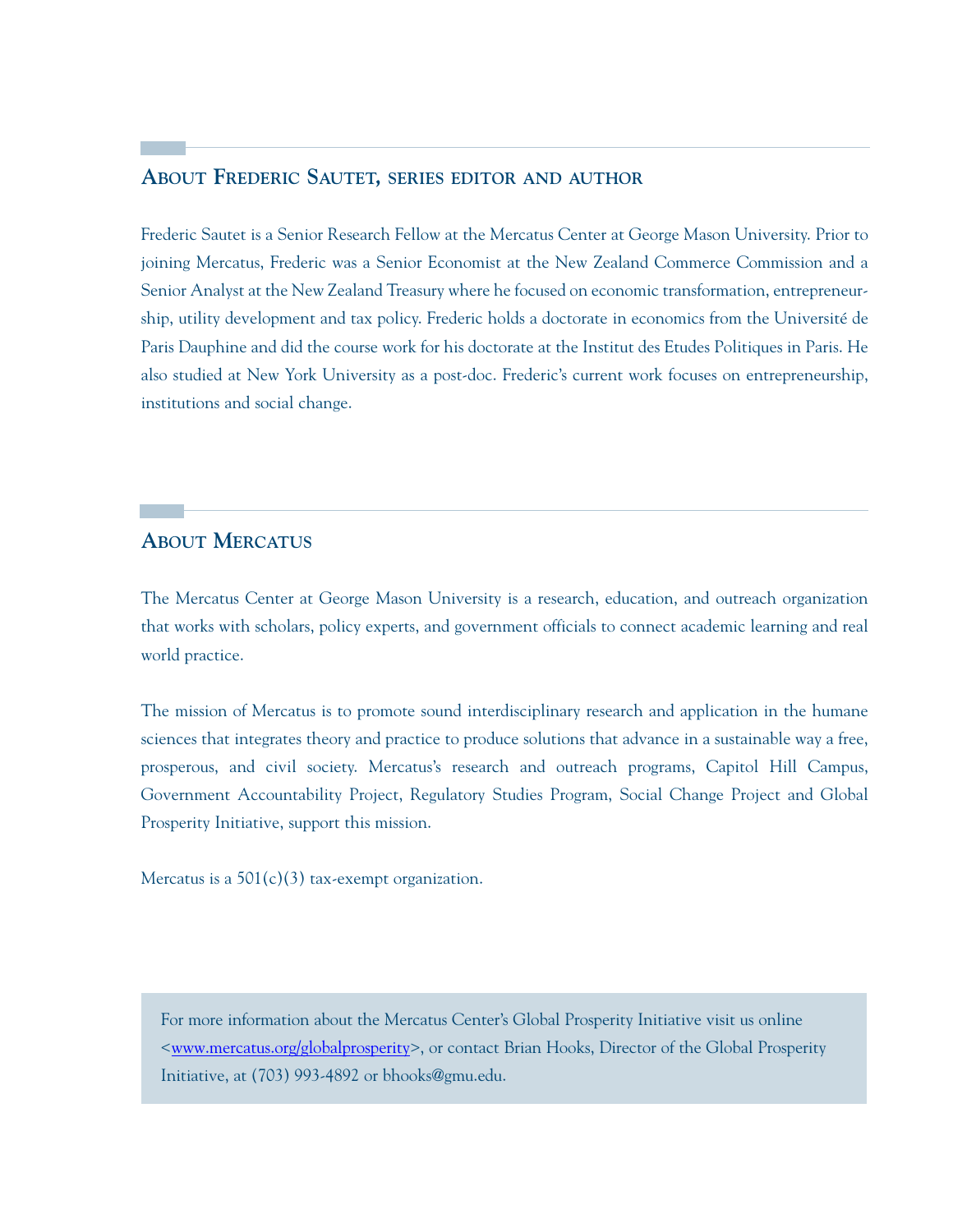# MERCATUS CENTER GEORGE MASON UNIVERSITY

# THE ROLE OF INSTITUTIONS IN ENTREPRENEURSHIP: IMPLICATIONS FOR DEVELOPMENT POLICY

# FREDERIC SAUTET

# **EXECUTIVE SUMMARY**

The last fifty years of development aid have not been rewarded with success. Part of the reason for this failure has been the focus on macro approaches and policies, which did not emphasize the local institutional context faced by economic agents.

In the last decade, the notion of institutions has come to the forefront of policy advice. At the same time however, the role of institutions in economic development remains unclear. As a result, it is being challenged by those who think that institutions are just the fad of the moment.

This Policy Primer explains how institutions are vital to the expansion of entrepreneurial activity, which is at the heart of the process of development and economic growth. What is generally missing in countries with lackluster economic performance is not entrepreneurship as such but the right institutional context for entrepreneurship to take place and to be socially beneficial. What matters for development are the rules that individuals follow and how these rules are defined and enforced.

In a successful economy, formal rules are aligned with informal norms and foster entrepreneurial activity by defining and enforcing property rights. The aim of economic policy and social reform must be to re-establish an institutional framework that allows for socially productive entrepreneurial activity to flourish by reducing the cost of engaging in productive activities. This Policy Primer offers three policy implications:

- Define a starting point for reform;
- Build institutional capacity;
- Prepare an environment that favors productive entrepreneurship.

In spite of the uncertainty surrounding the path to reform, it is important to keep in mind that the quality of the formal and informal institutions is the main determinant of productive entrepreneurship.

For more information about the Mercatus Center's Global Prosperity Initiative visit us online at [<www.mercatus.org/globalprosperity>](www.mercatus.org/globalprosperity), or contact Brian Hooks, Director of the Global Prosperity Initiative, at (703) 993-4892 or bhooks@gmu.edu.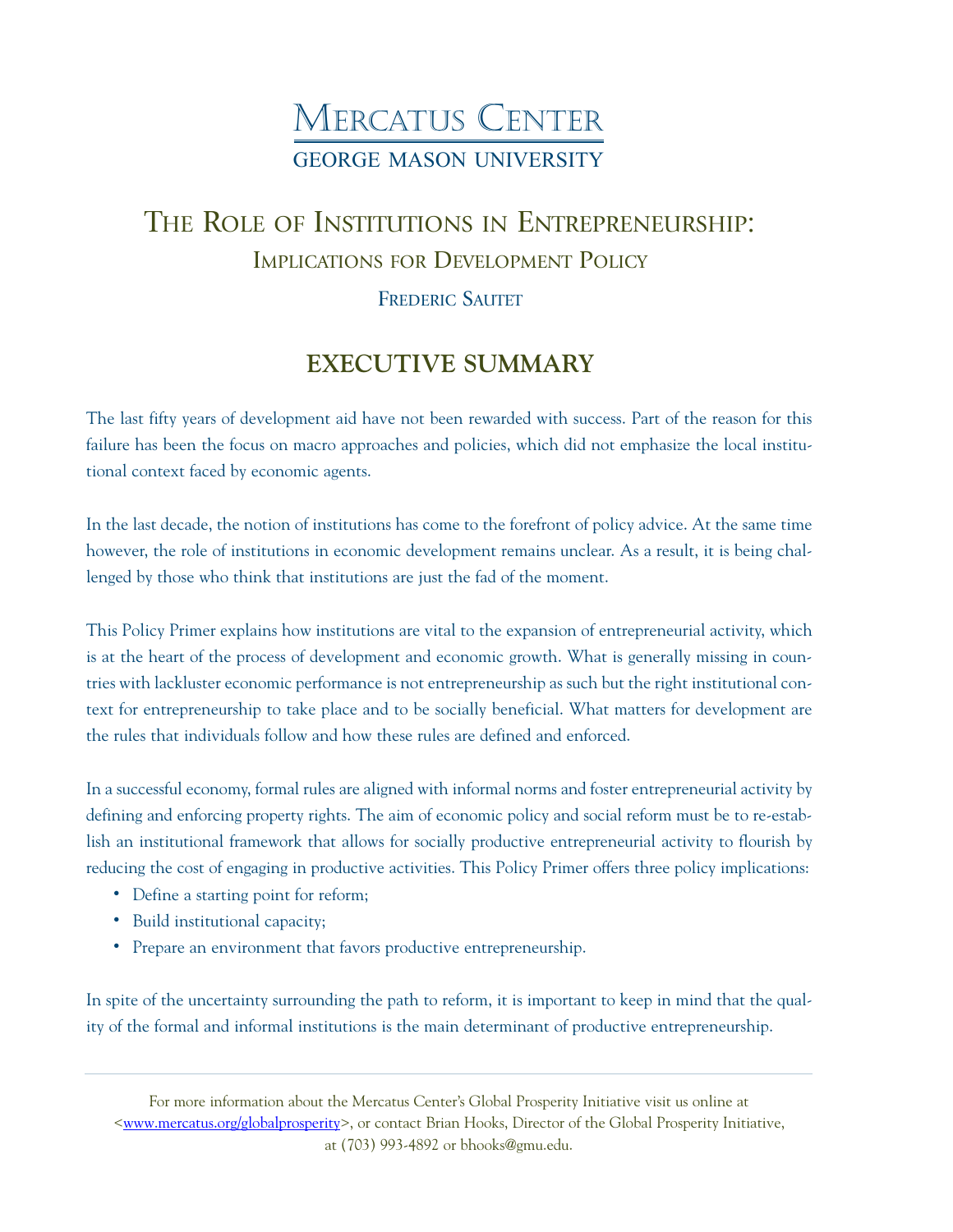# THE ROLE OF INSTITUTIONS IN ENTREPRENEURSHIP: IMPLICATIONS FOR DEVELOPMENT POLICY

# **INTRODUCTION**

After half a century of efforts in development aid, "institutions" have come, in the last few years, to the forefront of policy advice. Many organizations involved in fostering development and helping transition economies have adopted the view that institutions matter, and mainstream economics pays more and more attention to the notion of institutions. At the same time however, the role of institutions in economic development remains unclear for many, and as a result it is being challenged by those who think that institutions are just the fad of the moment.

This Policy Primer explains how institutions are vital to the expansion of entrepreneurial activity, which is at the heart of the process of development and economic growth and that the concept of institution is, when given real content and not merely used as a buzzword, not just another fad in economics but a crucial component of successful policymaking.

It is argued in the following pages that what is generally missing in countries with lackluster economic performance is not entrepreneurship *per se* but the right institutional context for entrepreneurship to take place and to be socially beneficial. Therefore, what matters for development and entrepreneurial activity are the rules that individuals follow and how these rules are defined and enforced.

The fundamental message of this Policy Primer is that unless the formal rules (a) are aligned with the informal norms that individuals follow, (b) favor entrepreneurial activity (i.e. define and enforce property rights, the law of contracts, etc.), and (c) are effectively enforced in an environment that operates under a rule of law, development and sustained prosperity cannot become a reality.

This Policy Primer is divided into three parts:

(1) An analysis of institutions and entrepreneurship;

(2) An empirical illustration from a Mercatus Center field study: Entrepreneurial activity in rural Romania; and,

(3) Implications for development policy.

(i) Effective policy reform begins with a credible baseline that considers the informal as well as formal institutional structure and takes the perceptions of local economic actors into account.

(ii) Successful reforms build the institutional capacity necessary for their implementation.

(iii) Successful reforms will prepare the environment for "productive entrepreneurship" by reducing the cost of engaging in productive activities relative to engaging in evasive or socially destructive economic activities.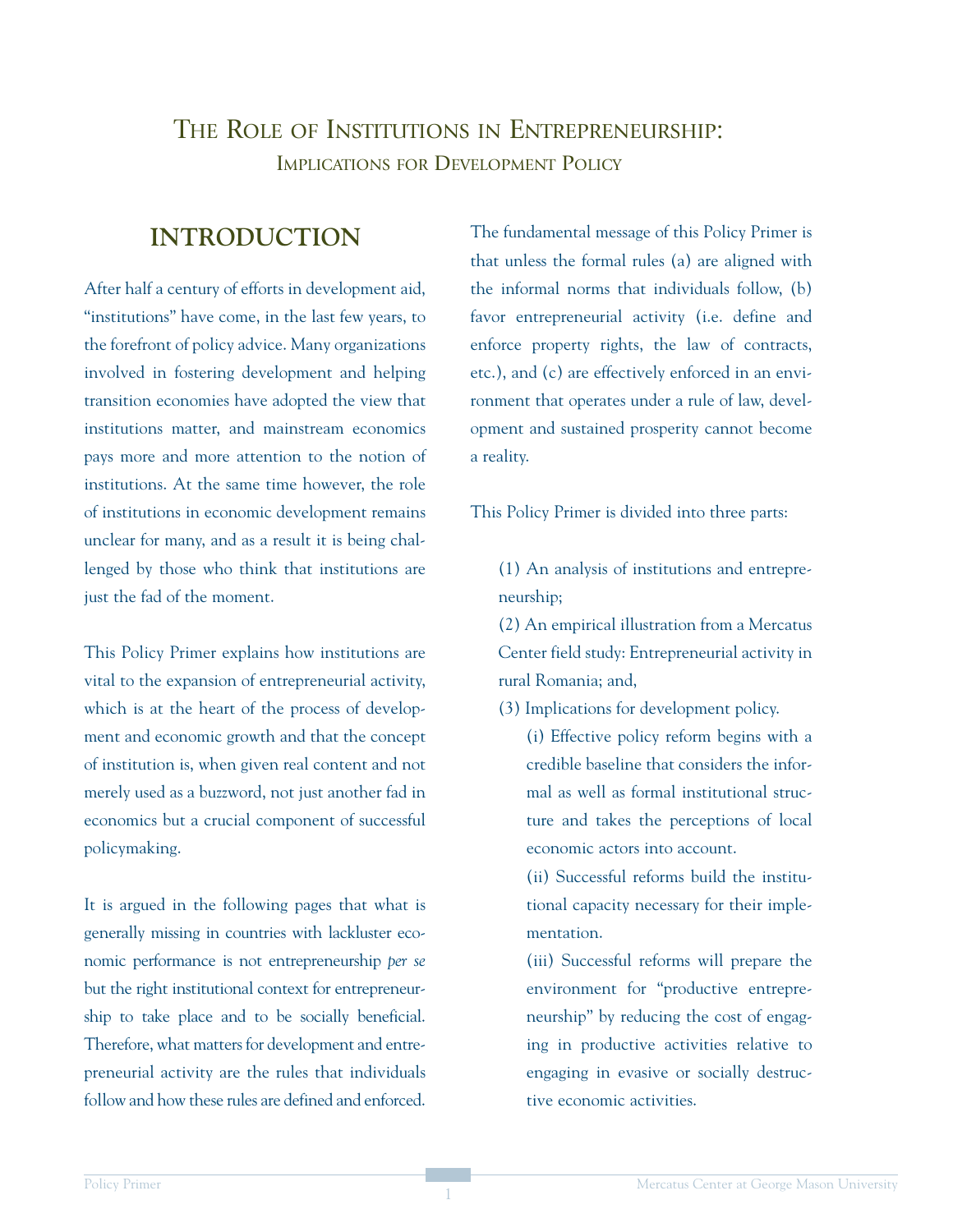# **I. ANALYSIS**

Most economists and policy makers would agree that institutions and entrepreneurship are important components of a prosperous society. The aim of this analysis is to explain how a robust institutional environment and entrepreneurial activity are important to development and economic performance by showing how they interact with one another. In other words, this analysis presents a short but detailed analysis of how institutions shape entrepreneurship, that is, the driving force of a prosperous market system.

#### **A. INSTITUTIONS**

#### **A.1 A DEFINITION OF INSTITUTIONS**

It is not always clear what economists and policy makers mean by the term "institutions". For instance, institutions are sometimes confused with organizations. However, as Nobel Prize winning economist Douglass North explains: "Institutions are the rules of the game in a society or, more formally, are the humanly devised constraints that shape human interaction" (1990 p. 3).1 Institutions are simply the rules and norms that individuals follow in their daily lives, the formal and informal constraints and their enforcement characteristics.

To use the analogy of sport, institutions are akin to the rules that allow tennis players to know what they can or cannot do. Without these rules, there would be no tennis, as no one could devise a way to play and win. A sport requires rules that frame the behavior of each participant. Similarly institutions in society are the rules that provide the framework within which people interact.<sup>2</sup>

#### **A.2 THE ROLE OF INSTITUTIONS**

Institutions provide guidance, allow for routines to develop and ultimately reduce the uncertainty of social interaction. These functions are all faces of the same coin but can be analytically distinguished to better flesh out the role institutions play.

#### *Institutions provide guidance*

If institutions frame the behavior of individuals, they also, as a consequence, structure the incentives that individuals face in their activities. In other words, if one cannot win at tennis by playing outside the lines or letting the ball bounce twice, then the players will be motivated to develop the capabilities to play within the boundaries and to always run to return the ball before it bounces a second time. If I know that I can only win by playing within the lines, it will force me to become good at hitting the ball within the limits of the court. This will also guide my actions and

<sup>1</sup> Institutions taken together with the individuals taking advantage of them and seeking to achieve some common goals are called organizations.

<sup>2</sup> See Douglas North (1990) *Institutions, Institutional Change and Economic Performance*, Cambridge: Cambridge University Press. As North puts it: "institutions include any form of constraints that human beings devise to shape human interaction" North (1990: 4). See also North (2005) *Understanding the Process of Economic Change*, Princeton: Princeton University Press.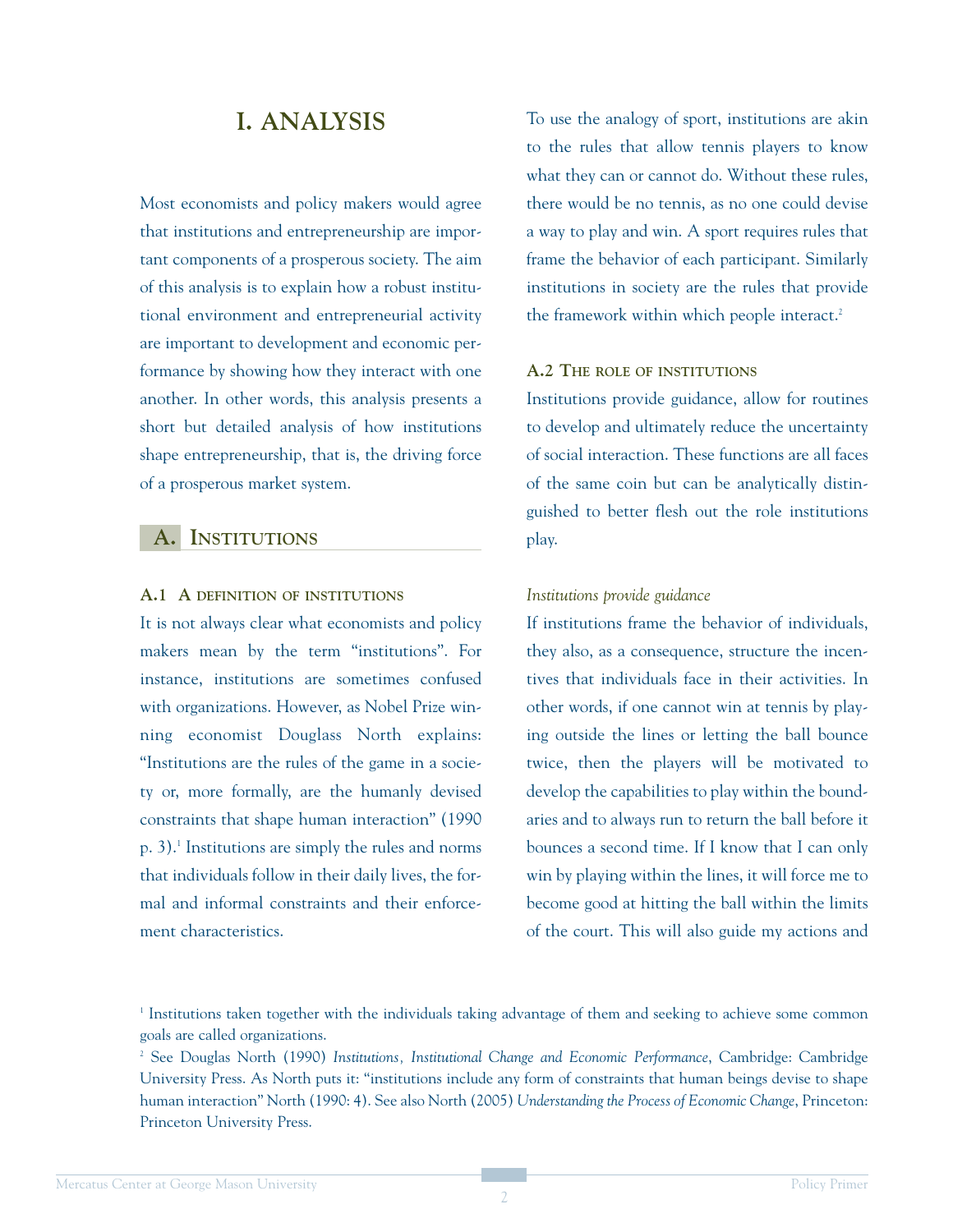my expectations regarding what my opponent in the game can or cannot do.<sup>3</sup>

#### *Institutions allow for routines*

By guiding actions, institutions facilitate social interaction in our daily lives. For instance, driving on the right-hand side of the street is a rule which guides motorists in ways that permit the coordination of cars. Such a coordination of vehicles happens because everyone follows the same rule, which facilitates the choices drivers must make on the road. As North explains, it is the existence of an imbedded set of institutions in our daily lives which removes many difficult choices that, in the absence of institutions, would have to be made in order to obtain social interaction.<sup>4</sup> On the road, we don't have to choose which side to drive on every time we encounter another vehicle because we all accept and follow the same rule.

#### *Institutions reduce uncertainty*

It follows that institutions reduce the uncertainty of social interaction by providing a structure within which everyone can act. This function is very important because it allows for the coordination of plans. Indeed, one could not interact socially in the total absence of knowledge about what guides the actions of others in the social context. If I don't know the rules which my opponent will follow, I cannot engage myself in a ten-

*"Institutions provide guidance, allow for routines to develop and ultimately reduce the uncertainty of social interaction."*

nis game because it would be too uncertain. The same is true in the "economic game". Because institutions guide human action in the social context, they reduce the uncertainty of social interaction. To go back to the "rules of the road" example, the uncertainty every driver faces with regard to the actions of every other driver is reduced by the existence of rules. Because of rules, driving on the road is more certain.

With this analysis in mind, it is easy to understand that in order for institutions to reduce uncertainty, they must be as stable and predictable as possible over time so that they can be used as guiding tools in social interaction.

# **A.3 THE NATURE OF INSTITUTIONS: FORMAL AND INFORMAL**

Institutions can take the form of both formal and informal rules. Institutions can be formal and explicit such as the US Constitution. They

<sup>&</sup>lt;sup>3</sup> In this sense, institutions are "a guide to human interaction, so that when we wish to greet friends on the street, drive an automobile, buy oranges, borrow money, form a business, bury our dead, or whatever, we know (or can learn easily) how to perform these tasks… In the jargon of the economist, institutions define and limit the set of choices of individuals" North (1990: 3-4).

<sup>4</sup> North (1990: 22).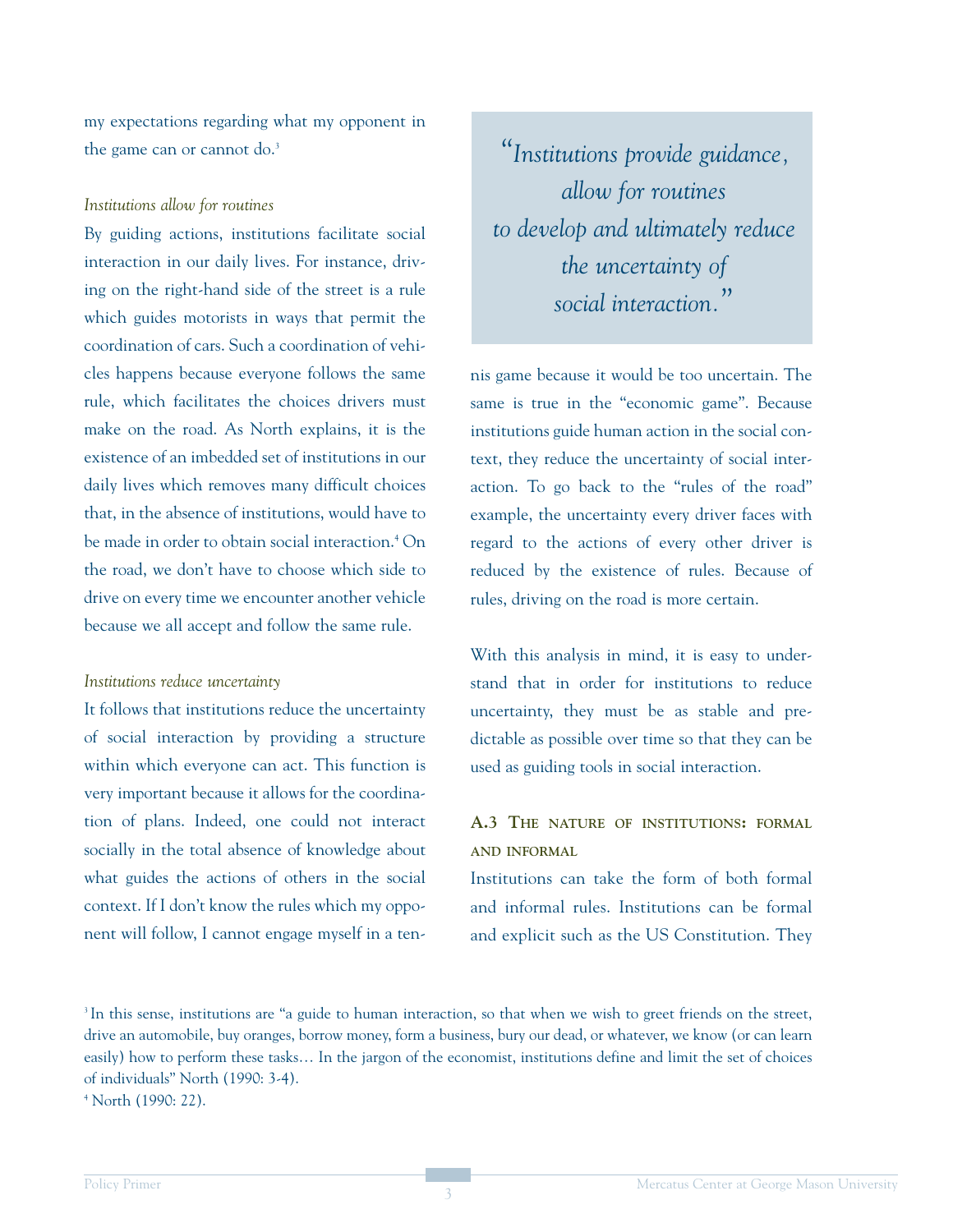can also be informal and implicit such as behavioral social codes that are accepted by most (in culturally homogenous groups) but written nowhere (e.g. social rules of courtesy towards elderly people).

The rules of tennis referenced above are formal: they are written down in the official International Tennis Federation rulebook. However, constraints on human behavior don't have to be formal and explicit to operate. In fact, conventions and social codes of behavior are everywhere and change depending on the social environment. For instance, while formal tennis rules are written and detailed, they don't cover everything about tennis. Tennis players also follow unwritten rules: these are rules about courtesy, warming-up, serving, making calls, disputes, etc.<sup>5</sup>

#### *The formal/informal distinction*

The distinction between formal and informal institutions is at the core of the economics of institutions. The rules that govern social intercourse are generally not limited to formal institutions; they also include informal (i.e. unwritten) norms of conduct that individuals follow in their day-to-day activities. The institutions that matter to individuals are those that they follow (whether formal or informal). Taking the formal/informal distinction into account is crucial when designing policies that are intended to influence the behavior of people.

As we will see below, economic performance suffers when formal and informal rules don't overlap. This is typically the case when the formal rules do not reflect the informal norms of conduct.

# *The formal/informal gap and the existence of enforcement costs*

Institutions only affect people's behavior when they are enforced. In situations where there is no overlap between formal and informal rules, and formal institutions cannot be enforced properly, it is the informal rules that take priority. This makes the enforcement of the formal rules difficult and costly.6

Enforcement can take many forms, be it a fine for violating the rules of the road or a sneer when showing disrespect toward an elderly person. The enforcement costs of the formal institutional structure increase as the overlap between formal and informal rules shrinks. The smaller the overlap, the more difficult it will be for policy makers to have an effect on individuals' behavior and the more expensive the enforcement of the formal system will become.

<sup>&</sup>lt;sup>5</sup> The same is true of spectators at tennis tournaments: they follow unwritten behavioral rules. Notice the difference in behavior between tennis spectators and football or basketball fans, for instance.

<sup>6</sup> In his book *The Other Path* (New York: Harper and Row Publishers) published in 1989, Hernando De Soto provides many examples of costly enforcement of formal rules. See for instance his examples on informal housing. Another example is jaywalking in the U.S. While the law (i.e. formal rule) bans jaywalking, it is often cost effective for individuals to cross streets in places where they are not supposed to cross. While some jaywalking may be curbed by the existence of the law, it would be too costly to strictly enforce it.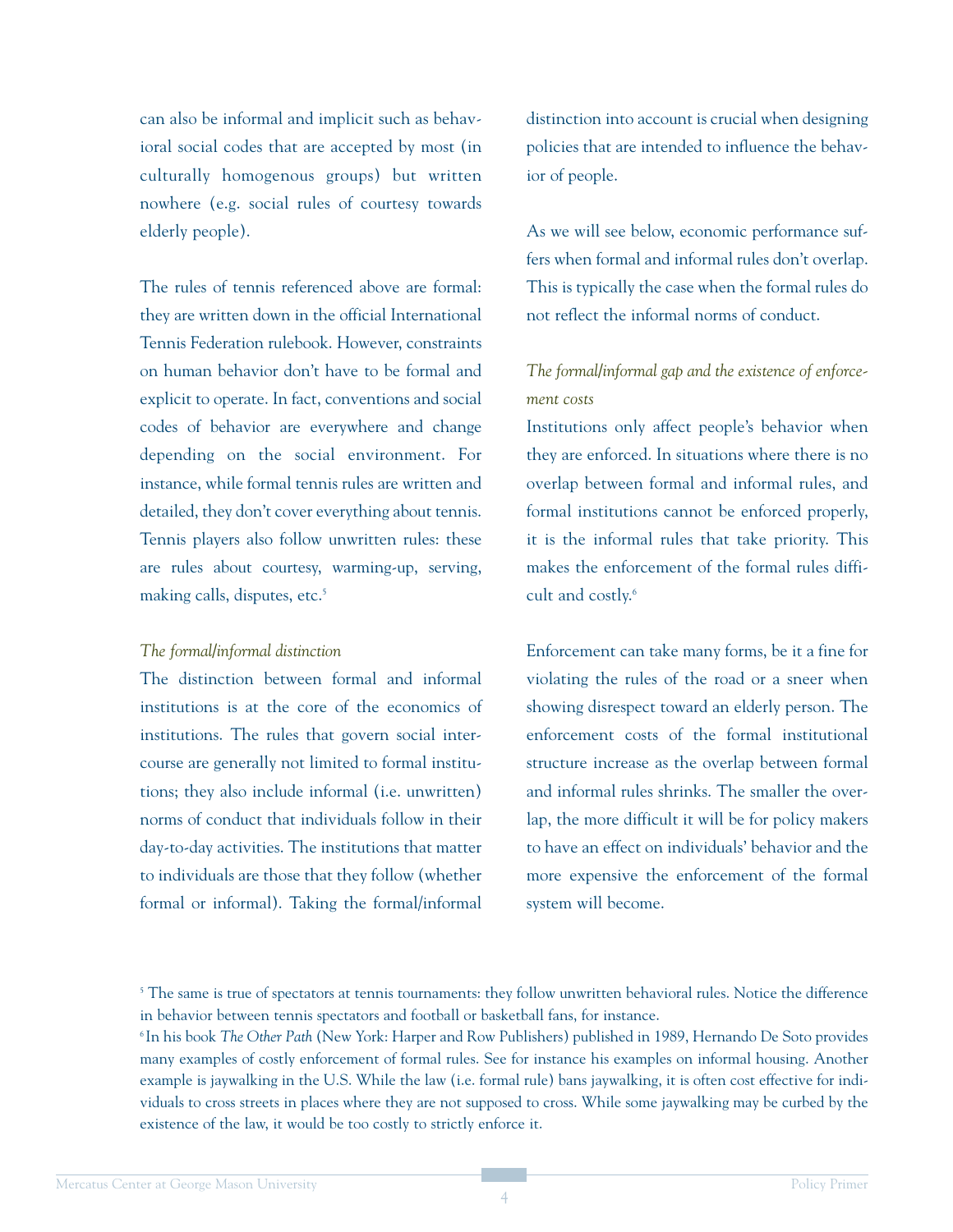Without a reasonably good knowledge of the informal institutions that exist in society, policy makers cannot reform the formal institutions and assume that they will "stick". Whether individuals follow the formal rules legislated by governments will depend to a large extent on the alignment between formal rules and informal norms of conduct.

One of the goals of policy reform must be to identify the overlap (or lack thereof) between the formal and the informal rules in order to minimize the enforcement costs of the formal legal system. The enforcement arrangements are part of what defines institutions and thus are an essential component of institution building.

Figure 1 provides a description of the interaction between the formal and the informal rules.

*"Whether individuals follow the formal rules legislated by governments will depend to a large extent on the alignment between formal rules and informal norms of conduct."*

Where there is an overlap between the formal and the informal, enforcement costs will be lower than when there is none. The goal of sustainable policy reform should be to encourage this overlap when possible.<sup>7</sup>

**A.4 CHANGE AND EVOLUTION OF INSTITUTIONS** While it is true that stable and predictable institutions are necessary if they are to fulfill their



<sup>&</sup>lt;sup>7</sup> The exception being when informal norms are not conducive to social progress. How to determine whether this is the case and what to do about it are difficult but very important questions. This Policy Primer argues that the impact on the "gains from trade" should be the main benchmark used to judge rules and norms that individuals follow.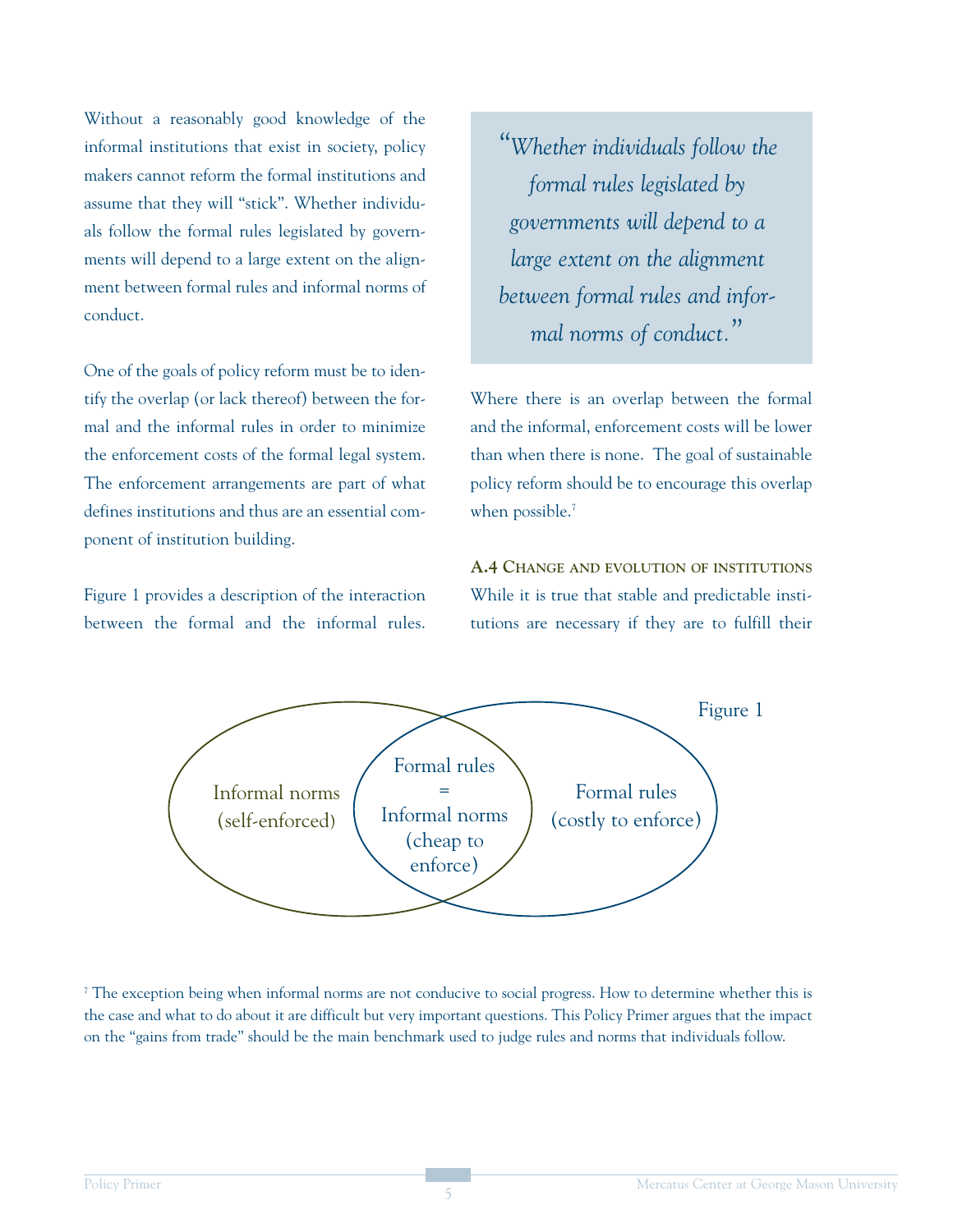*"Entrepreneurship is the ultimate source of change in the economic system and economists increasingly attribute a large role to the entrepreneur when explaining economic performance."*

function, both formal and informal institutions can change or evolve over time. Those that are designed can be amended or reformed and those that are not formally created evolve spontaneously based on how useful they are to the individuals in society.

Informal rules are difficult to influence, at least in the short run. They are nonetheless important to understanding the limits of institution building because ignoring the informal rules always makes it more costly to enforce the formal ones. The design of formal institutions requires that policy makers pay attention to existing informal institutions because of the consequences for economic performance. <sup>8</sup>

## **B. ENTREPRENEURSHIP**

#### **B.1 A DEFINITION OF ENTREPRENEURSHIP**

Entrepreneurship is the ultimate source of change in the economic system and economists increasingly attribute a large role to the entrepreneur when explaining economic performance. This section describes the entrepreneurial function and why this function is the source of economic development.

#### **B. 2 THE ENTREPRENEURIAL FUNCTION**

The problem of poverty and development is not that entrepreneurship is abundant in some countries and lacking in others. Entrepreneurial activity is never in short supply.<sup>9</sup> Entrepreneurship encompasses not only exceptional risk-taking activities (e.g. setting up firms) but also many mundane activities both within and outside organizations. This is because entrepreneurship is about creation and discovery: something that every individual is capable of to some degree. Entrepreneurial behavior is not dependent on culture or race, it can be observed in every society and across all ethnicities. Creation and discovery can exist in non-commercial contexts. However, what matters to policy is entrepreneurial activity in the social context of market exchange.

8 The informal rules are part of what one may call "culture" or what economists also call "civic capital" or "*metis*" (common knowledge). Informal norms may be influenced in the long run by the formal institutional framework. However, informal rules almost always take priority in the short run. This is where the difficulty with culture lies: it is fundamental to the success of reforms but it is difficult to change and affect. For more on the subject see "Why Culture Matters: Economics, Politics, and the Imprint of History" by Peter Boettke (reprinted in Peter Boettke (2001) *Calculation and Coordination*, London: Routledge).

<sup>9</sup> See William Baumol (1990) "Entrepreneurship: Productive, Unproductive, and Destructive" *The Journal of Political Economy*, 98(5), 893-921.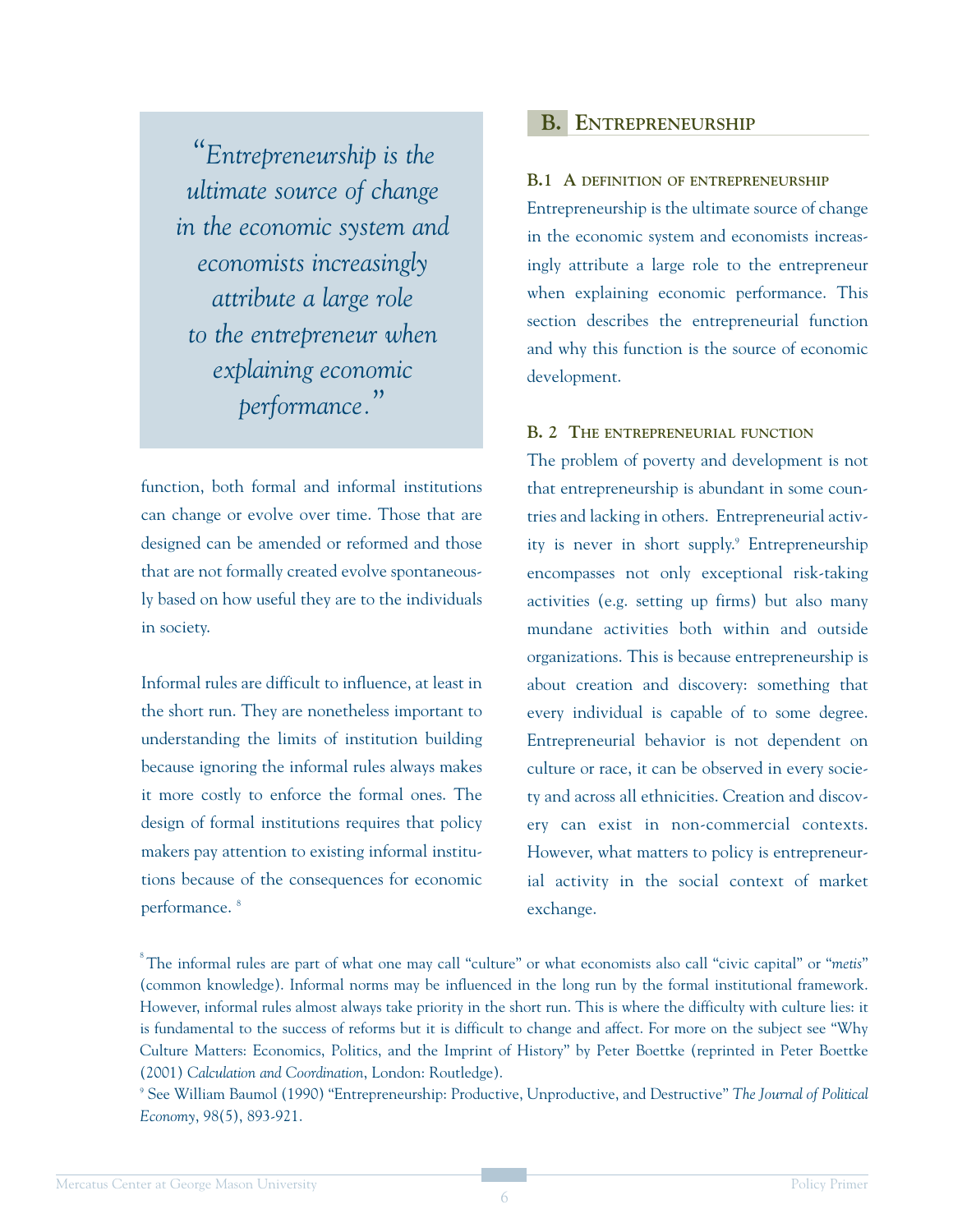## **B.3 ENTREPRENEURSHIP AS THE SOURCE OF ECONOMIC DEVELOPMENT**

Traditionally economists have viewed the challenge of economic growth as an issue of overcoming the problem of diminishing returns (i.e. the continued use of a resource produces less and less output). In theory, the solution to this problem lies in the existence of mechanisms (e.g. education, research, infrastructure, etc.) that increase productivity (i.e. over time more is produced with less). But what has been lacking is an explanation for how increases in productivity are actually achieved.

The answer to this problem lies in understanding that productivity increases are increases in the amount of socially useful knowledge. In other words, the source of changes in productivity lies in the increase in knowledge that entrepreneurial activity generates: the tyranny of diminishing returns is overcome by human ingenuity displayed in entrepreneurship.

The recognition of entrepreneurship as the engine of growth leads to the following fundamental question: if entrepreneurship is never in short supply and is the ultimate source of economic growth, why are some countries rich while others are poor?

# **C. WHY INSTITUTIONS MATTER TO ENTREPRENEURSHIP**

We saw above that no one can play tennis without formal and informal rules. What defines tennis is not only the use of a racket and balls but also the rules that players follow. Similarly, entrepreneurship cannot exist without rules: what matters to entrepreneurship is not only the discovery and exploitation of a profit opportunity but also that this process takes place in the context of rules that structure the way the economic game is played.

For this reason, institutions matter for economic performance. In order to understand the performance of economies, one must look at the nature of the formal and informal institutions that operate because these rules affect the type of entrepreneurial activity that takes place.

#### **C.1 The role of monetary profit**

As mentioned above, entrepreneurship is traditionally understood in the social context. This means that entrepreneurial discoveries will tend to be socially beneficial (i.e. they benefit all the parties to the exchange, and, by creating further opportunities for other entrepreneurs, they benefit others not directly involved). Entrepreneurs discover unknown gains from exchange through

*"The institutional arrangements that govern the existence of profits will determine the nature of entrepreneurship."*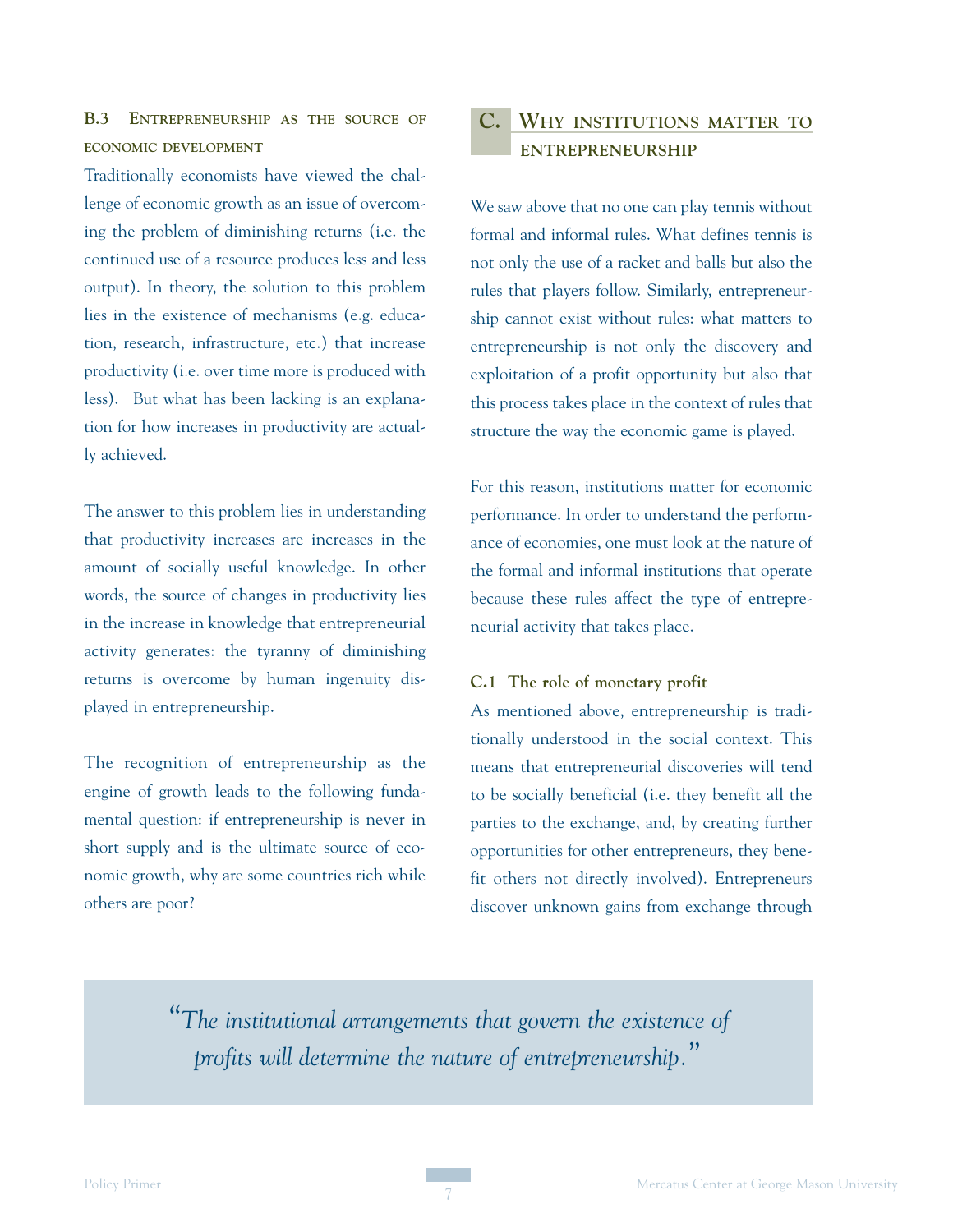the discovery of profit opportunities. As such, the process of discovery relies primarily on the existence of profits.10

However, profits do not exist in a vacuum; they proceed from the existence of institutions. Therefore the institutional arrangements that govern the existence of profits will determine the nature of entrepreneurship.

**C.2 THREE TYPES OF ENTREPRENEURSHIP**

The puzzle, as stated above is this: since entrepreneurship is never in short supply, why do some countries seem to benefit from entrepreneurial activity while others languish?

The response lies in recognizing that while entrepreneurship is always present it may not always be directed towards socially productive activities. This will depend on the incentives created as a result of the formal and informal institutions that exist in a society.<sup>11</sup> The formal legal system provides the basic structure around which entrepreneurial activity is organized. Depending on the nature of the formal institutions, entrepreneurship will be directed towards either one (or more) of these three types of activities:

- productive activities:
- $\bullet$  evasive activities; and/or,
- socially destructive activities.

#### *Productive entrepreneurship*

In this case, the formal institutions reflect the informal norms of conduct and provide incentives for entrepreneurs to discover and capture socially beneficial opportunities. Formal institutions define and enforce property rights over goods and services that are exchanged. The enforcement costs of the formal legal system are low and society benefits from productive entrepreneurship as entrepreneurs discover and exploit profit opportunities.

#### *Evasive entrepreneurship*

In this second case, formal institutions provide incentives for entrepreneurs to ignore, and thus avoid, the formal institutional framework. This is because the formal legal system reduces the value of the gains from exchange and thus drives individuals out of formal arrangements. Most commonly, this corresponds to situations where taxation and regulation are high or where legislation is unstable and doesn't provide the necessary certainty for exchange and investment to take place (property rights, thus understood, are weak or uncertain). Evasive entrepreneurship is costly to society since entrepreneurs, as they go underground to continue exploiting socially productive opportunities, must allocate resources to avoiding the formal system. These resources could have otherwise been employed in productive activities.

 $10$  On the role of profit and entrepreneurial alertness to profit opportunities, see the work of Israel Kirzner, especially *Competition and Entrepreneurship*, Chicago: University of Chicago Press, 1973.

<sup>11</sup> For an exploration of the subject see for instance Peter Boettke and Christopher Coyne (2003) "Entrepreneurship and Development: Cause or Consequence?" *Advances in Austrian Economics*, vol. 6, 67-87; and Christopher Coyne and Peter Leeson (2004) "The Plight of Underdeveloped Countries" *Cato Journal*, vol. 24(3), 235-249.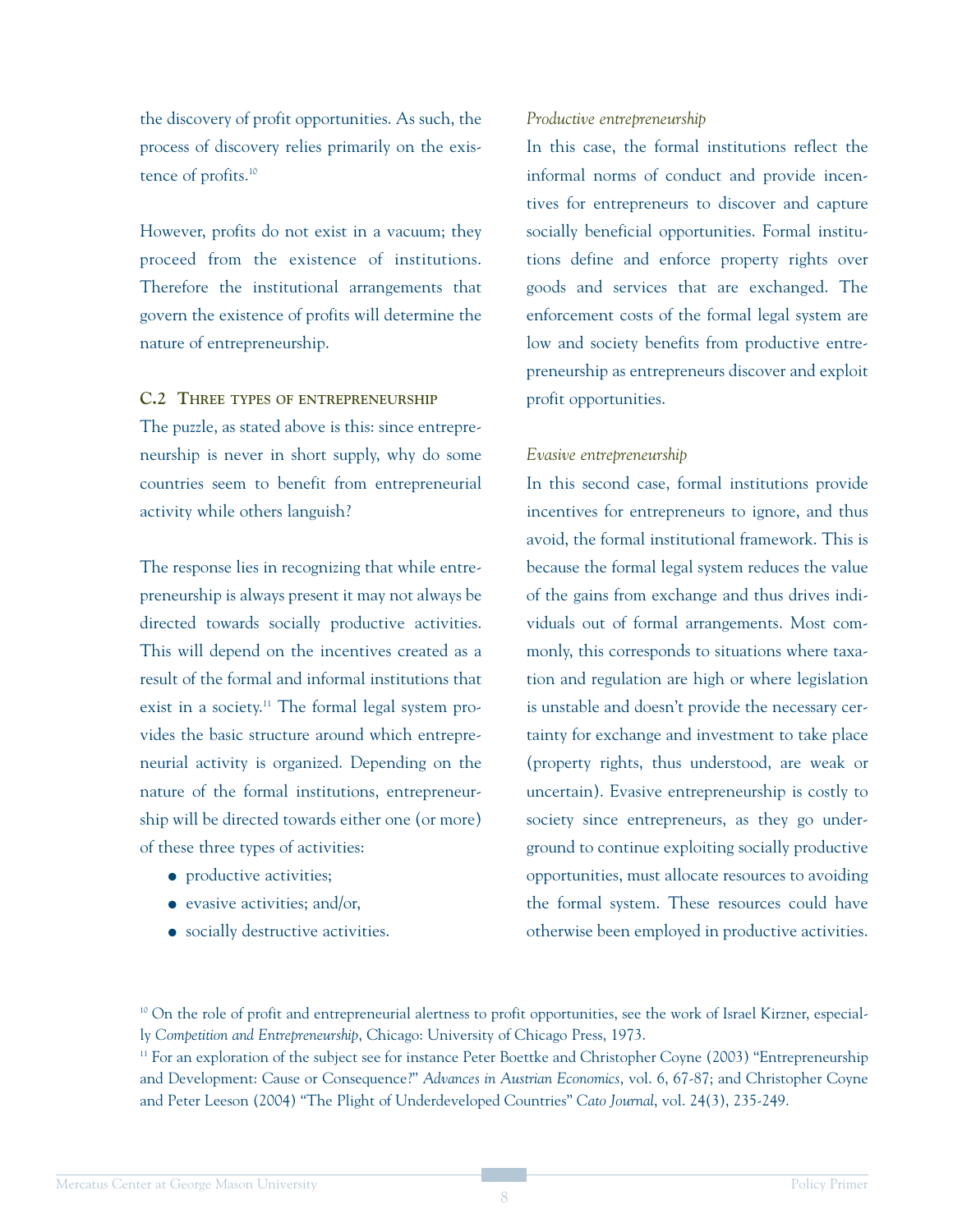*Socially destructive entrepreneurship*

Socially destructive entrepreneurship occurs when society offers incentives to engage in socially destructive activities (i.e. zero or negative-sum games).12 Rent-seeking (i.e. obtaining revenues through activities that are protected by legislation and at the expense of consumers and taxpayers) and theft are the most common examples. If formal institutions are not stable and/or can be manipulated to one's gain, they create incentives to engage in the exploitation of the formal rules by predating over those who engage in socially productive activities.

# **C.3 INSTITUTIONS, ENTREPRENEURSHIP AND RESOURCES**

The formal and informal institutional environment in which entrepreneurs operate will influence how entrepreneurs use resources at their disposal. Entrepreneurship is not dependent on the resources in an economy. Rather, the key is the quality of institutions that permit the exploitation of resources and opportunities.

Individuals and the rules they follow are the ultimate resources to which economists and policy makers must pay attention. In the final analysis it is neither the distance to markets and commercial centers nor the amount of natural resources that a country possesses, which make a country economically vibrant. It is the extent to which formal and informal institutions (and their enforcement arrangements) direct entrepreneurship towards socially productive activities.<sup>13</sup>

#### **C.4 INSTITUTIONS AND INFORMATION**

The fundamental message of the analysis above is that different institutional frameworks offer different incentives for entrepreneurs. This also means that the knowledge generated by entrepreneurial activity will vary depending on the institutional background of society. Ultimately, the issue of institutions and entrepreneurship is an issue of the generation of knowledge that is necessary for productivity increases to take place and for individual plans to become better coordinated. My claim is that only a society with an institutional environment that favors productive entrepreneurship can generate the knowledge necessary for constant productivity increases and effective coordination of individual activity.

*"Entrepreneurship is not dependent on the resources in an economy. Rather, the key is the quality of institutions that permit the exploitation of resources and opportunities."*

 $12$  "Zero or negative sum games" correspond to situations where no gains emerge from social interaction. <sup>13</sup> For instance, what has come to be known as "the natural resource curse" (i.e. the idea that having natural resource has, historically, been detrimental rather than helpful for economic performance) is precisely the result of a situation where natural resources are abundant but the rules of the game offer destructive incentives. Theory and experience show that natural resources won't lead to widespread prosperity without the right institutional environment.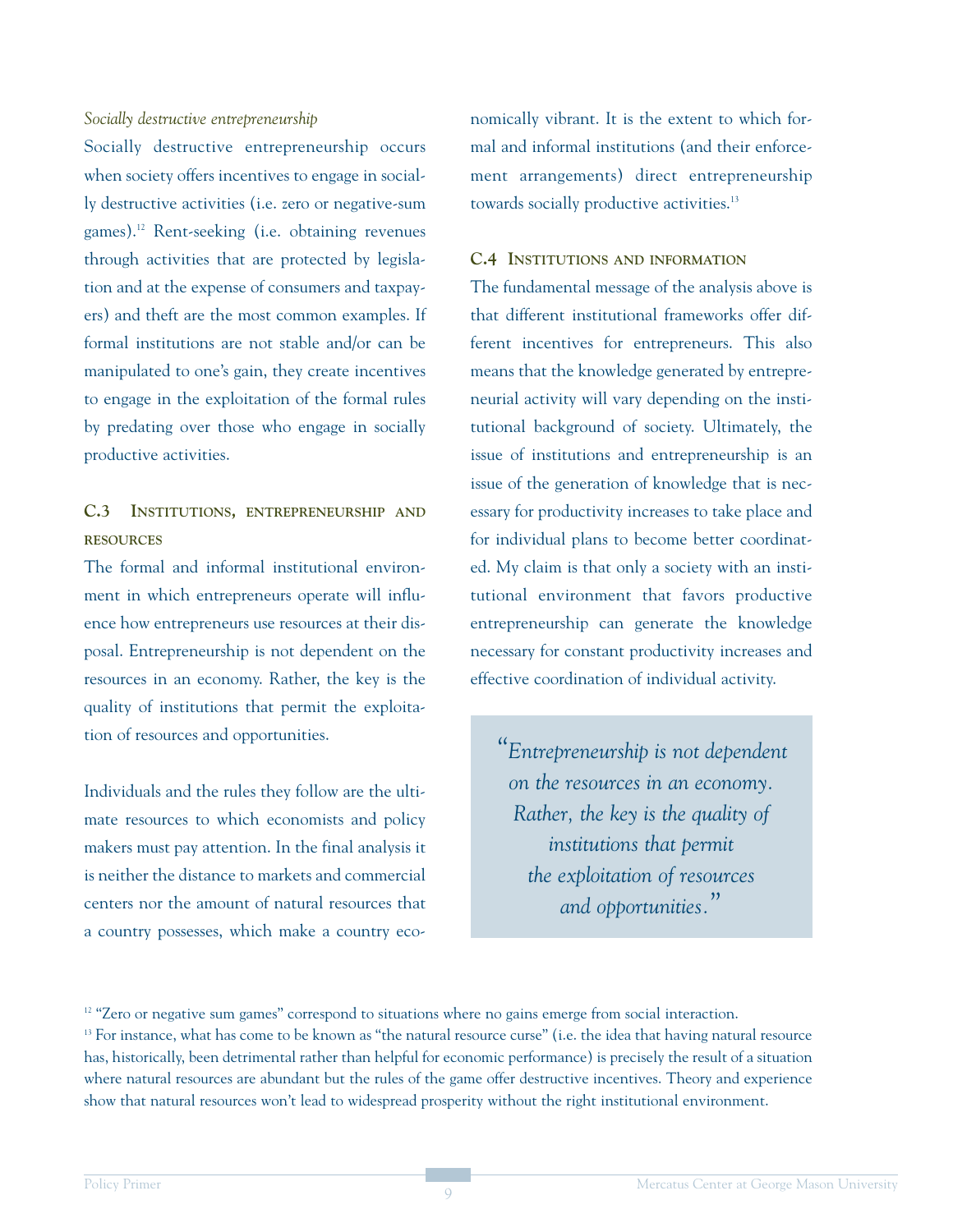# **II. AN EXAMPLE FROM THE FIELD: ENTREPRENEURSHIP IN ROMANIA**

The Mercatus Center has studied the issues addressed above (the small overlap between the informal and the formal, the different types of entrepreneurship, etc.) in Romania.14 The difficulties experienced by many transition economies in Eastern Europe can be directly linked to deficiencies in their formal institutional structure. Romania is a specific example of this general problem.

The obstacles on the way to prosperity in Romania, as in so many developing and transitioning countries, stem from the nature of the formal institutional structure. In many cases, the payoffs offered for unproductive and evasive entrepreneurship in Romania are higher than those offered for productive activities. Among the issues that plague the economy are: corruption (i.e. evasion of formal institutions), excessive and uncertain regulations, and random and ineffective enforcement of those regulations.

## **A. LEGAL UNCERTAINTY**

Legal activism (i.e. the frequent issuance of legis-

lation) can be observed in most countries and Romania is no exception. For instance, the Romanian government can issue "Emergency Ordinances" – immediately active decrees – which frequently change the rules of the game for entrepreneurs. Between 1997 and 2000 for instance, 684 Emergency Ordinances were issued representing 43% of all laws created during this period. Moreover, changes to the rules and the regulatory framework are often poorly drafted, vague, and can be contradictory.

As a result of these constant changes in the formal regulatory framework, formal institutions, far from alleviating uncertainty, create additional uncertainty. Under these conditions, it is difficult for entrepreneurs to engage in forecast, planning and other necessary activities to conduct business. Surveys show that as a consequence only a quarter of the Romanian population has trust in the government and more than fifty percent consider most public officials to be corrupt.

Romanian entrepreneurs indicated that regulations were numerous and often changing, and thus it is difficult to know what the law requires on any given day. Public officials also have problems finding their way through the legal uncertainty. It follows that the rules cannot be enforced well and the court system cannot oper-

<sup>14</sup> See Paul Aligica, Peter Leeson and Christopher Coyne (2003) "Extending the Analysis: Romania" USAID Forum Series on the Role of Institutions in Promoting Economic Growth: [<http://www.mercatus.org/pdf/materials/433.pdf>](http://www.mercatus.org/pdf/materials/433.pdf). See also Christopher Coyne and Peter Leeson (2004).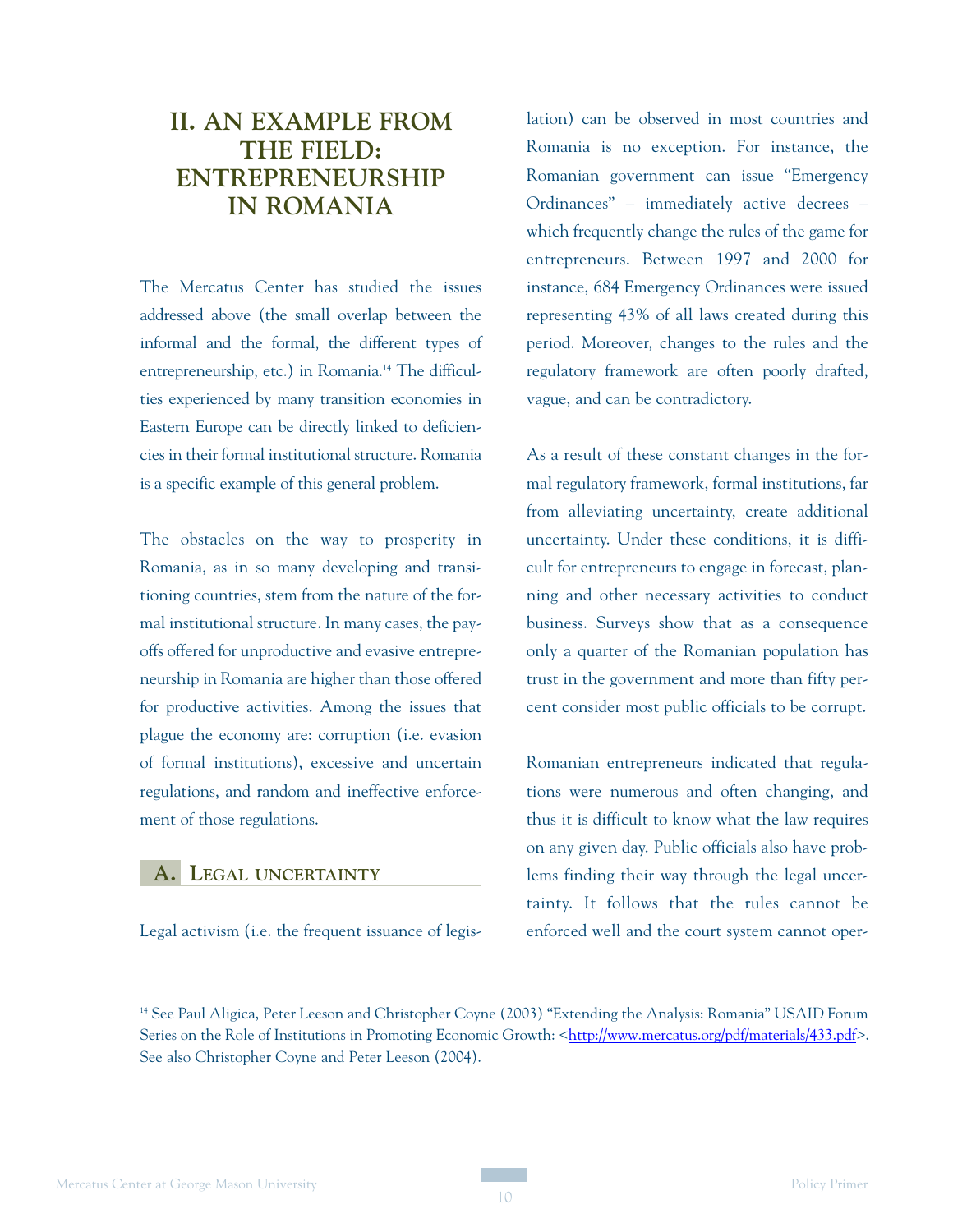ate effectively. In the case of dispute settlement for instance, entrepreneurs often rely on informal arrangements because of the inefficiency of the formal alternative.

## **B. THE BLACK MARKET**

Entrepreneurs who are alert to business opportunities must often pay officials bribes to obtain the appropriate permits, licenses and authorizations. They can also choose to evade formal institutions when doing business and this situation has created an informal sector. The most common forms of evasive activities are tax evasion (including understatement of revenue, tax on labor, etc.) and evasion of the formal legal process (to set up a new firm, to re-charter a company statute, etc.). Evasive entrepreneurship thrives as a reaction to the uncertainty created by the formal legal system. This is costly to society because, on the one hand, entrepreneurs allocate resources to avoid the formal system that could have been used for productive activities and, on the other, the enforcement costs of formal institutions are much higher than they need to be.

## **C. RENT SEEKING**

Because formal laws change all the time and the legislative process is susceptible to external influences by pressure groups and powerful individuals, it makes sense for individuals to try to affect those changes in their favor. The incentives for entrepreneurs are directed towards rent seeking in order to obtain privileges from those in positions of power. Such a context is perfect for the

flourishing of unproductive or even socially destructive entrepreneurship, where some individuals engage in negative or zero-sum games by destroying resources that would have been useful to other market participants.

Productive entrepreneurship in Romania is hampered by the fact that formal institutions only partially fulfill their function which is to reduce the uncertainty of social interaction by providing a guide to social intercourse. When this guiding function is inoperative or diminished and the incentives for entrepreneurship are distorted towards socially wasteful activities, economic growth is stifled and the economy may stagnate or even retrogress.

Entrepreneurial activity is not lacking in Romania and neither are entrepreneurs, but the formal rules of the economic game are poorly defined, so that entrepreneurship is directed towards unproductive activities.

# **III. IMPLICATIONS FOR DEVELOPMENT POLICY**

The analysis above and the example of Romania lead us to important conclusions about the role of institutions in fostering entrepreneurship. Formal institutions can be designed to offer incentives to engage in productive activities but they may also render productive activities too costly with regard to alternatives. Badly designed formal institutions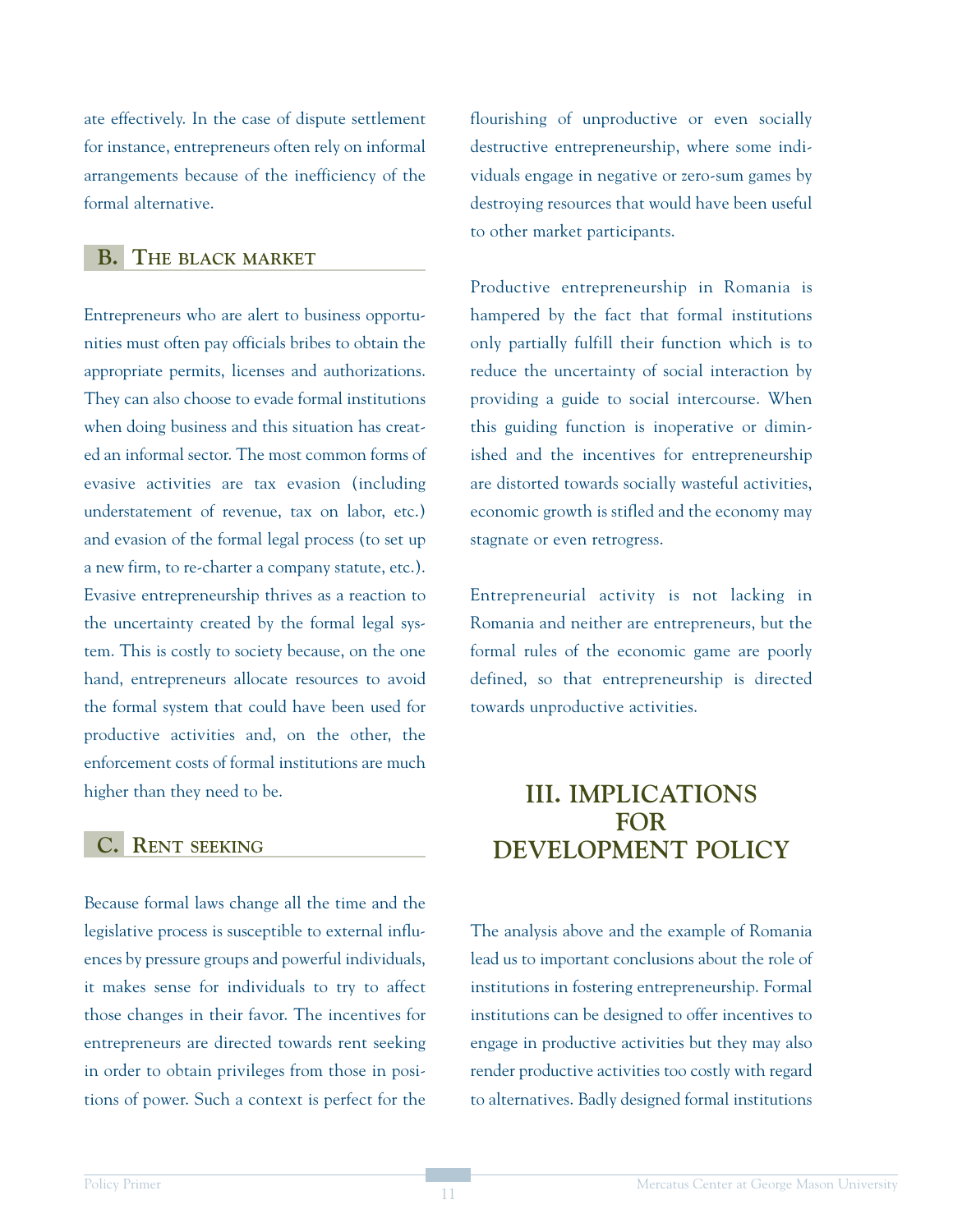and institution building that does not take into account the gap between formal and informal rules create incentives for individuals to:

- Evade the formal legal system and follow conflicting informal norms of conduct;
- Engage in unproductive or even socially destructive activities.

Ultimately what matters to economic policy is the reality of the incentives entrepreneurs experience. Since entrepreneurship is never in short supply, the overall implication of the analysis above is that effective policy should always aim at *making unproductive activities more costly to engage in than productive activities*. Economic development and growth require that incentives direct entrepreneurial activity to productive not unproductive opportunities.

However, implementation of good policy is not easy because obstacles stand in the way of good policy reform. The wrong incentives are often given to reformers who can privately gain from catering to special interests as opposed to adopting policies beneficial to society. This last section offers three steps policy makers (who want to change the incentives that society provides to

*"Since entrepreneurship is never in short supply, the overall implication of the analysis above is that effective policy should always aim at making unproductive activities more costly to engage in than productive activities."*

entrepreneurs) can follow. The overarching idea is that the *goal of economic policy must be to change the relative payoffs society offers to entrepreneurs in order to foster productive entrepreneurship*.

# **A. POLICY IMPLICATION #1: DEFINE THE STARTING POINT FOR REFORM**

Before attempting reform aimed at changing the relative payoffs available to entrepreneurs, it is necessary to establish a credible baseline, or "starting point" that considers the formal as well as the informal institutions within which entrepreneurs operate.

A credible assessment and accurate account of the starting point for reform that reflects the perceptions of key economic actors is crucial because:

- a) Reforms will need to be tailored to the actual situation in a given country, and general recipes for reform may not be adapted to the local circumstances and therefore will not "stick"; and,
- b) Reforms have the potential of making things worse if ill-adapted to the situation. Moreover, without an accurate baseline there is no way to measure success or failure and problems can be generated from reforms without policy makers ever knowing about them.

A detailed knowledge of the actual incentives entrepreneurs face in their activity is necessary to define a starting point. This can only be obtained by speaking to the people who are involved in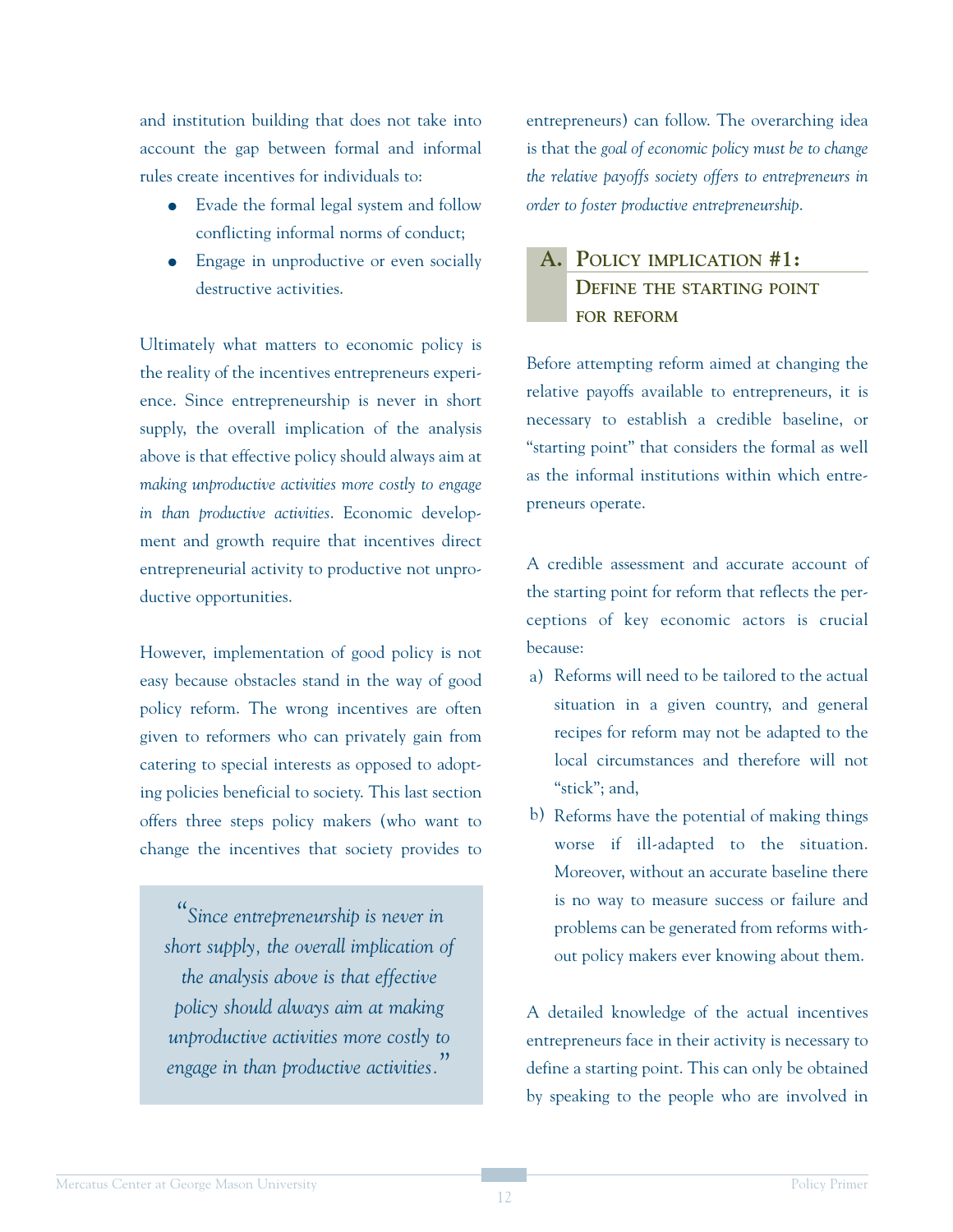business activities in the country of concern. Law books are useful to know what the formal incentives are. However, one cannot only rely on them to understand the incentives and the rules that entrepreneurs follow on the terrain. Detailed surveys of entrepreneurs are crucial to establish the real nature of the incentives they face.

Interviewing entrepreneurs helps uncover the prevalence of unproductive and evasive entrepreneurship. The lack of overlap between formal and informal institutions is a good signal that the formal legal structure is stifling for economic development and growth. The definition of the starting point helps establish the nature and the extent of the problem faced by policy reformers.

This first policy implication may seem obvious but policy makers frequently lack a relevant baseline when initiating reforms or merely rely on a formal account of the institutional environment contained in legislation. One way to check this is by always asking the following questions:

- a) Do I know how things actually are in the country of concern?
- b) How do I know (i.e.: where does my information come from and do I trust that it reflects the "real life" economy in the country of concern)?

# **B. POLICY IMPLICATION #2: INSTITUTIONAL CAPACITY BUILDING**

While defining the current situation, one also needs to set in place the conditions under which institutional change and capacity building can occur.

# **B.1 INSTITUTIONAL CAPACITY BUILDING IS NECESSARY FOR SUSTAINABLE DEVELOPMENT**

The main reason for institutional capacity building is to generate *policy ownership* such that change is seen to be organic and driven towards goals that are desired and beneficial to the local population. Adoption of policies identified by outsiders is often difficult to achieve, as interest groups and institutional inertia support the status quo. The difficulty is to find the agents of change within the population that can rally the populace around the necessary reform. The commitment of national leaders to reforms is necessary. Also, identifying informal institutions aligned with proposed reforms can help achieve policy ownership because these norms of conduct are accepted by the local population as means of coordinating activities and solving conflicts.

#### **B.2 BUILDING INSTITUTIONAL CAPACITY**

Mapping institutional stakeholders will help identify who is entrenched in decision-making positions. Political mapping identifies the groups (whether they work for the state or they are private parties) that have an interest in using the law to concentrate the benefits in their hands while dispersing the costs over the entire population. Political mapping allows reformers to manage the opposition to reform by making it less painful for those who are losing most (e.g. through the grandfathering of certain policies, etc.). Identifying the various interest groups requires on the ground work with people in civil society and in government. While it may be arduous, it is a relatively inexpensive exercise and will provide critical information regarding the feasibility of the reforms.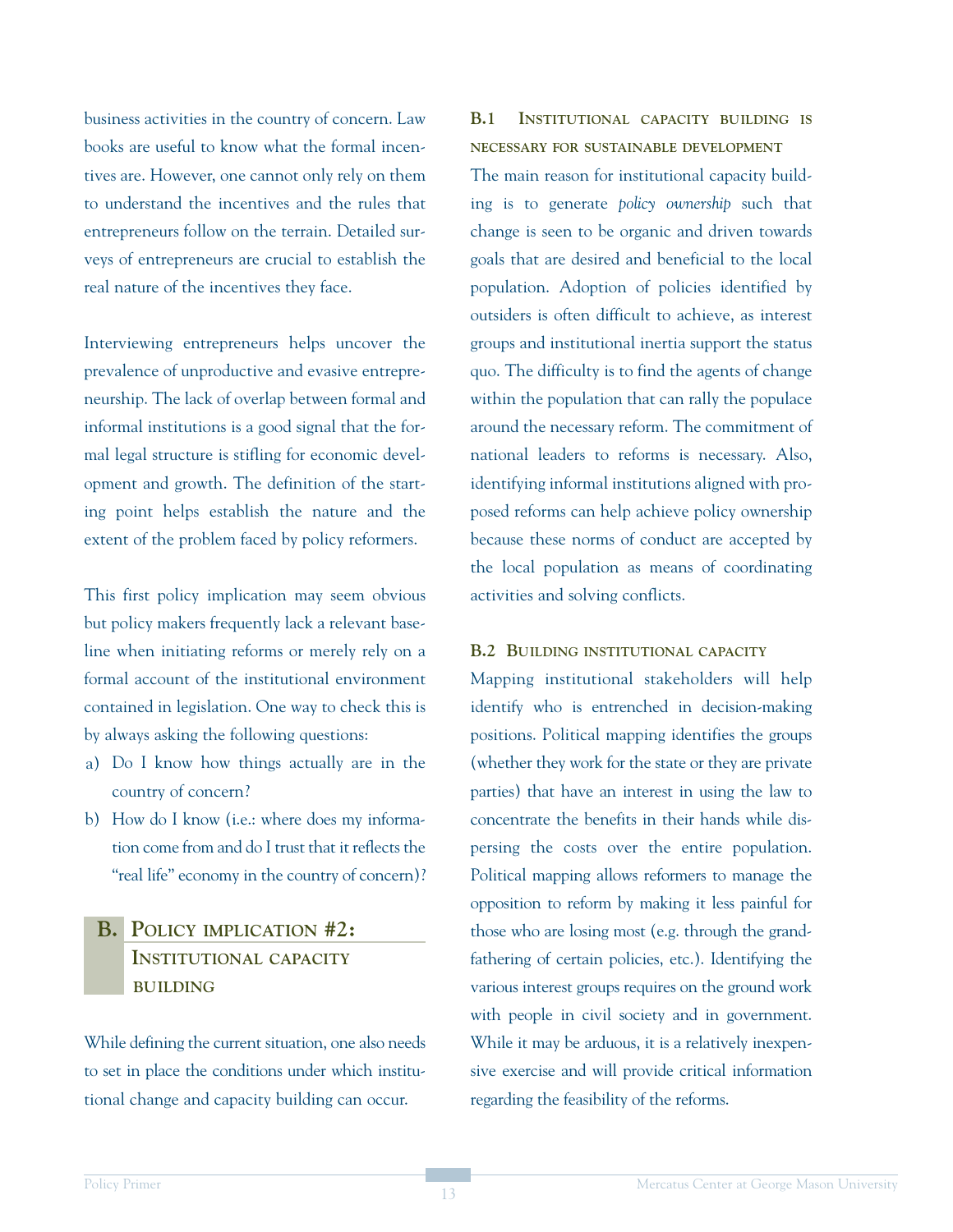# **C. POLICY IMPLICATION #3: PREPARE THE ENVIRONMENT THAT FAVORS PRODUCTIVE ENTREPRENEURSHIP**

The next step is to implement policies that favor productive entrepreneurship and to remove those that provide incentives for socially destructive entrepreneurial activity. The overarching goal of public policy must be to reduce the relative cost of engaging in socially beneficial entrepreneurship. The engine of development and growth is productive entrepreneurship. One must provide the correct environment for entrepreneurs to create wealth if reforms are to be successful.

The main implication of the analysis above is that the formal legal system must be reformed in order to establish a property rights environment that provides clearly defined, fully tradable, real, and personal property rights that are alienable and defendable in impartial tribunals. While establishing a well-defined and encompassing property right environment will not solve all the ills of developing nations, it will go further than policies that overlook the importance of property rights.

The pitfall to avoid in designing policies is to try to provide direct help for entrepreneurs. Neither old-style industrial policy nor financial help from the government is what is required. Policy reforms that favor socially productive entrepreneurship should primarily aim at defining and enforcing institutions.

# **CONCLUSION**

This Policy Primer argues that institutions are not the fad of the moment but are fundamental to the existence of a vibrant and productive entrepreneurial activity. Institutions are defined as the rules of the economic game and their enforcement arrangements. Entrepreneurial activity is about creation and discovery in the commercial context, that is, within the price system with the guidance of the profit-and-loss mechanism.

What matters to economic performance is a set of institutions that favor socially productive entrepreneurship. The problem with most developing countries is not that entrepreneurial activity is missing but that it is misdirected into socially destructive activities. The aim of economic policy and social reform must be to re-establish an institutional framework that allows for socially productive entrepreneurial activity to flourish. The Policy Primer offers three policy implications:

- Define a starting point for reform; 1)
- 2) Build institutional capacity;
- 3) Prepare an environment that favors productive entrepreneurship.

In spite of the uncertainty surrounding the path to reform, it is important to keep in mind that the quality of the formal and informal institutions are the main determinant of productive entrepreneurship. Institutions are not just the latest buzzword in development economics; they are the crucial and unavoidable foundation upon which societies develop and grow.